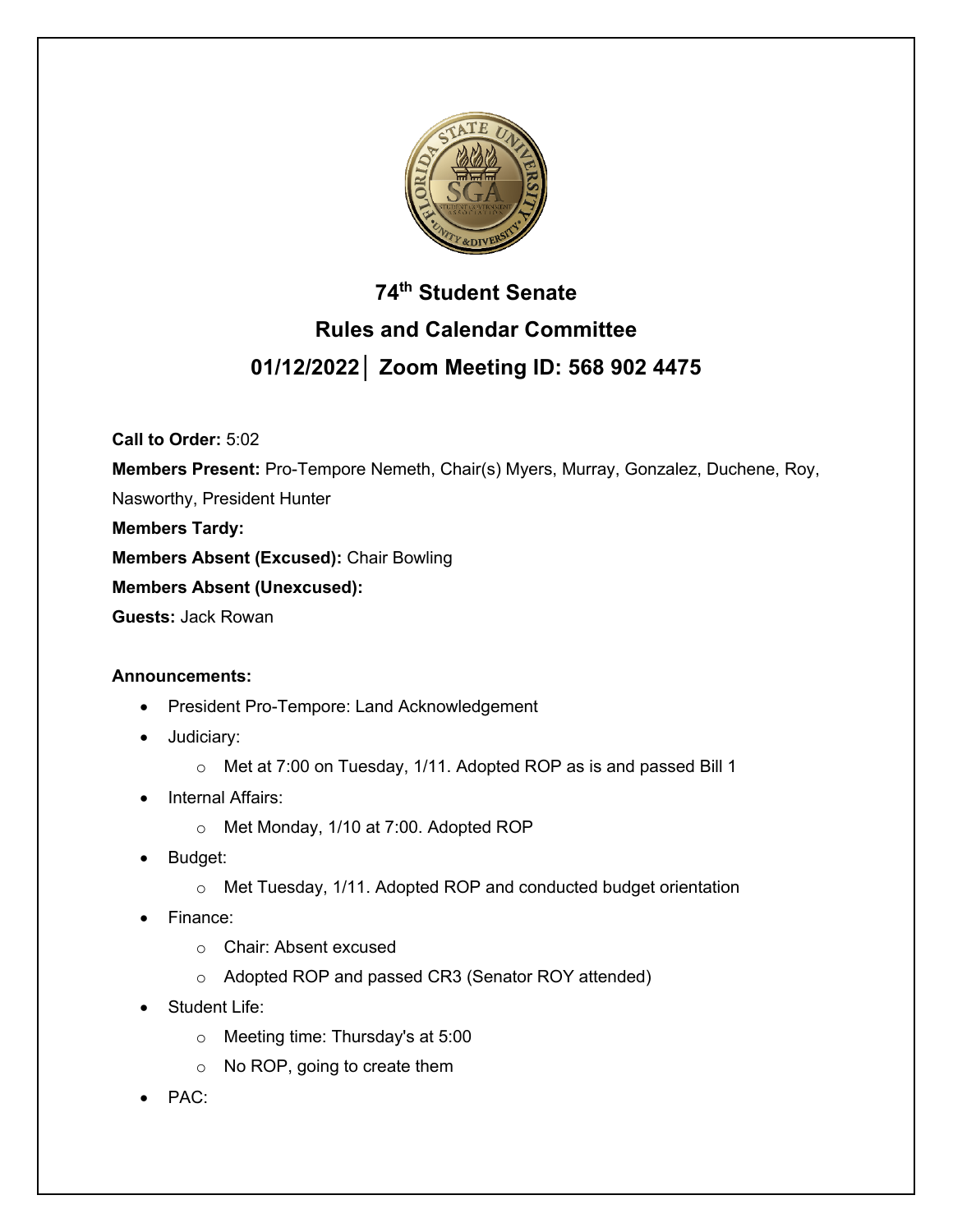- $\circ$  Met Monday, 1/10 at 6:00. Meeting again possibly tomorrow (cannot meet Monday). Regular meeting time on Monday at 7:00.
- $RTAC<sup>+</sup>$ 
	- o Has not met yet, meeting Monday 1/24
	- o Interviewing potential candidates
- Guests:
	- $\circ$  President Hunter: Thank you for all the work you've done and for using your groupme's. I am so appreciative of it and pro temp Nemeth will do great job. I'm just popping in for any questions.
	- o Updates on senate leadership team:
		- Finishing up senate leadership interviews Friday
		- Candidates on forwarding letter done by Friday afternoon
		- Will go through IA first
		- Still get people to apply for historian
	- o When you send emails, make sure it's sga**s**pres@fsu.edu
	- o Have committee members fill out FERPA forms for committee website

#### **Committee Business:**

• Leave of Absence Hearing: Austin Wyatt, Undergraduate Studies Seat 13

#### **Old Business:**

• None

#### **New Business:**

- **Leave of Absence Hearing: Austin Wyatt, Undergraduate Studies Seat 13**
	- Opening Statement:
		- "Hi everyone. I am requesting a leave of absence for this semester because of an opportunity I got to study abroad in Valencia, Spain. Unfortunately, I won't be able to participate in Senate from now until the beginning of May when I return. While I've only been in senate for a short period, I've thoroughly enjoyed the experience and cannot wait to start again in the summer or fall. I have big plans for the future and am excited to continue to work with this dedicated group of students. I plan on keeping in touch and staying informed about what is going on with our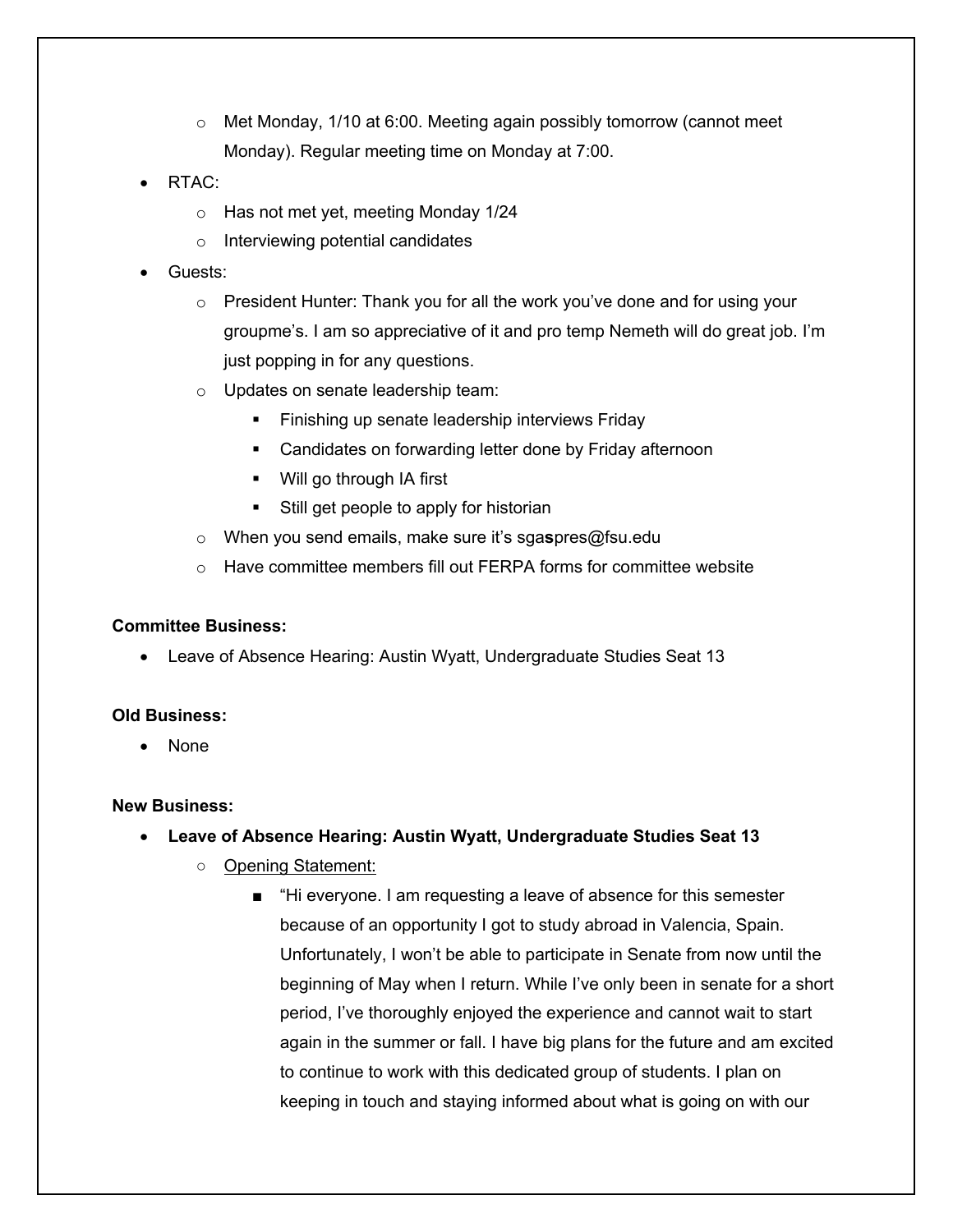community while overseas. Thank you again for a great fall semester and good luck with the remainder of your year."

- Technical Non-Debatable Questions:
	- Myers moves to enter round table
	- Nasworthy seconds
- Closing Statement:
	- Waives
- **Myers moves to enter round-table discussion; Nasworthy seconds**
- Round-Table Discussion:
	- Murray: A leave of absence until May seems like a long time.
	- DuChene: When was this Senator elected?
	- Nemeth: Fall.
	- Roy: POI What is the senator's name again?
	- Nemeth: Austin Wyatt
	- Chair Roy: Normally the way this committee works is we want to be understanding of people. We know they want to serve and made an effort to run, however it is a long period of time for someone to not be serving in that seat. That seat is constantly applied for by students who want to serve here and now. I don't hold this against the candidate, but unless senate is virtual, then I would not expect them to be able to attend, and even then it would be difficult with time changes. It was a matter of choice choosing to study abroad, and I would probably would have chosen it too, but I would lean more towards not extending the leave of absence.
	- Nemeth: I will let anyone know that when there is an extended leave, the seat can be filled
	- Duchene: The biggest thing is ensuring that it would be filled. He said he can't wait to return for summer OR fall, and if he didn't return for summer , he would be actively participating in senate for two months out of his term before he's up for reelection. I would consider whether the people are trying to run again the following year but if we could fill the seat it's not harmful.
	- Gonzalez: My point goes along same lines. Grant him leave until May. He seems super excited to serve. And grant it with proviso or something that